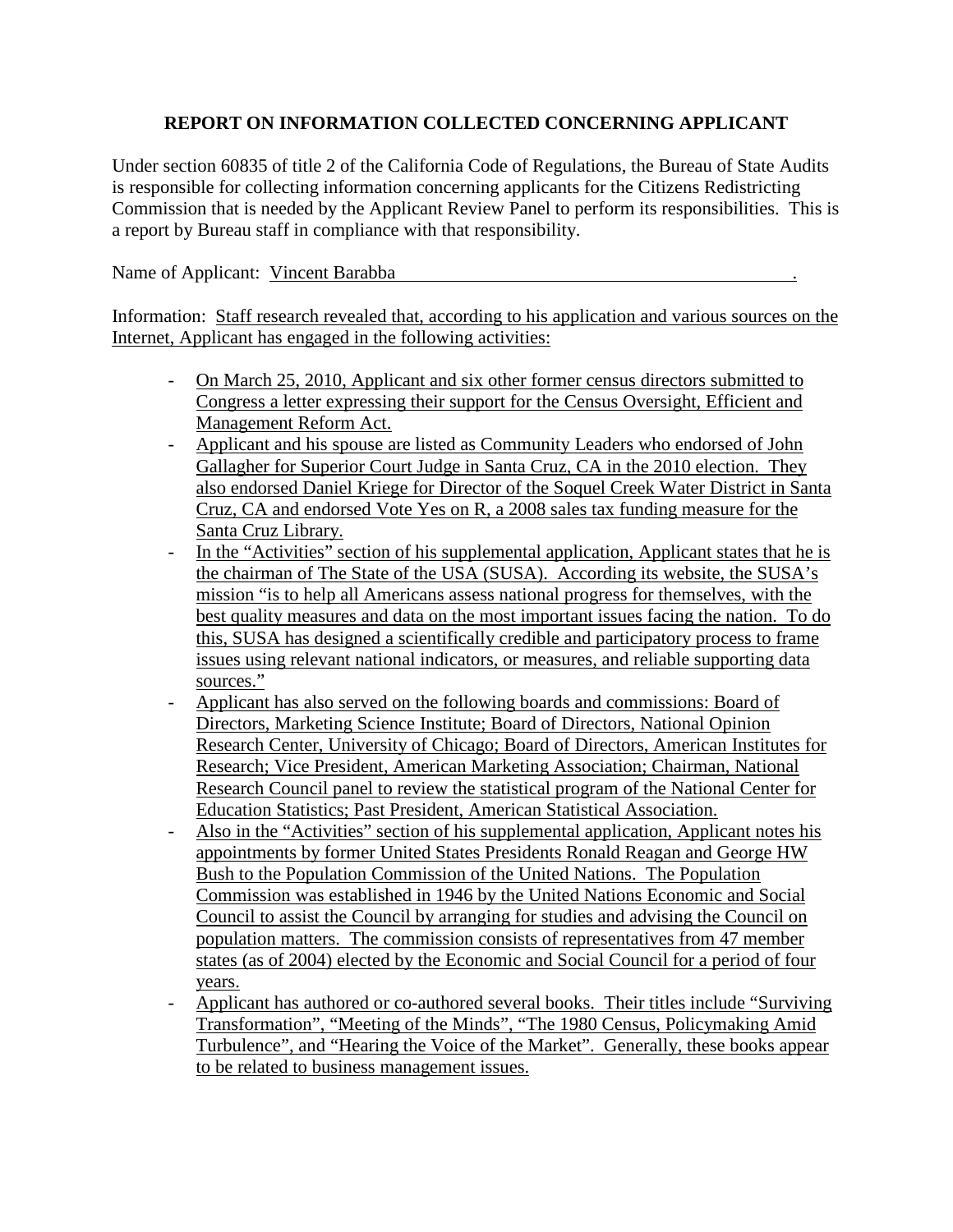- Applicant currently serves on the Board of Directors of the California State University at Northridge Foundation.

In addition to the aforementioned activities, staff located an interview that is posted on the Internet wherein Applicant discussed the two businesses he started. According to that interview, Applicant founded two companies, Communication Associates and Datamatics. These companies provided analysis and management for Republican congressional campaigns throughout the country and were involved with the 1966 California Republican Primary, including work for Ronald Reagan's gubernatorial campaign. In 1968, Applicant's company was hired by some Republican organizations to act as purchasing agent for 20 to 30 congressional races and 8 or 9 Senate races.

In 1970, President Nixon appointed Applicant as the Director of the U.S. Census. Applicant has indicated that he was appointed because of a recommendation from a contact he had made while performing statistical analysis and polling for political campaigns during the late 1960's.

In his answers to essay questions two and four of the supplemental application, Applicant references litigation and criticism that resulted from the 1980 Census count. During its research, staff discovered a paper by a professor of statistics at San Diego State University on the 1980 Census, which described a total of 54 lawsuits filed as a result of the 1980 census. Most of the lawsuits involved claims relating to undercounting and adjustment. Prominent among these were cases filed by the cities of Detroit (*Young* v. *Klutznick*) and New York (*Cuomo* v. *Baldridge*) before the census field operations were completed. Thirty-nine of the other lawsuits, many of which resembled those filed by Detroit and New York, were ultimately referred to one federal court for consolidation in a case that never came to trial.

In their August 1980 lawsuit, New York City officials sought to keep the census district offices open past scheduled closing dates to continue enumeration follow-up efforts and to compel the Census Bureau to perform a statistical adjustment of the population counts. New York won a temporary injunction that prevented the Census Bureau from closing its field offices for several weeks. Concerning the undercount, the plaintiffs argued, as had the city of Detroit, that the failure to correct for differentials in census coverage violated the Constitutional principle of equal representation for equal numbers of people. The Census Bureau's position was upheld in December 1987 when a court ruled in the New York case. The judge, applying a basic principle of administrative law and noting the existence of disagreement within the scientific community, ruled in favor of the government on the grounds that plaintiffs had not demonstrated that the actions of census officials were arbitrary and capricious, which he found to be the appropriate legal standard for review. All other lawsuits were also unsuccessful in their attempts to force adjustment of the census.

Financial Contributions, Sources of Income and Family Relationships: According to his website, the Applicant has donated to the Decision Education Foundation (DEF), a non-profit organization launched in 2001 by a group of professional and academic decision analysts with ties to Stanford University. The DEF's stated mission is to improve the lives of young people by empowering them with effective decision skills.